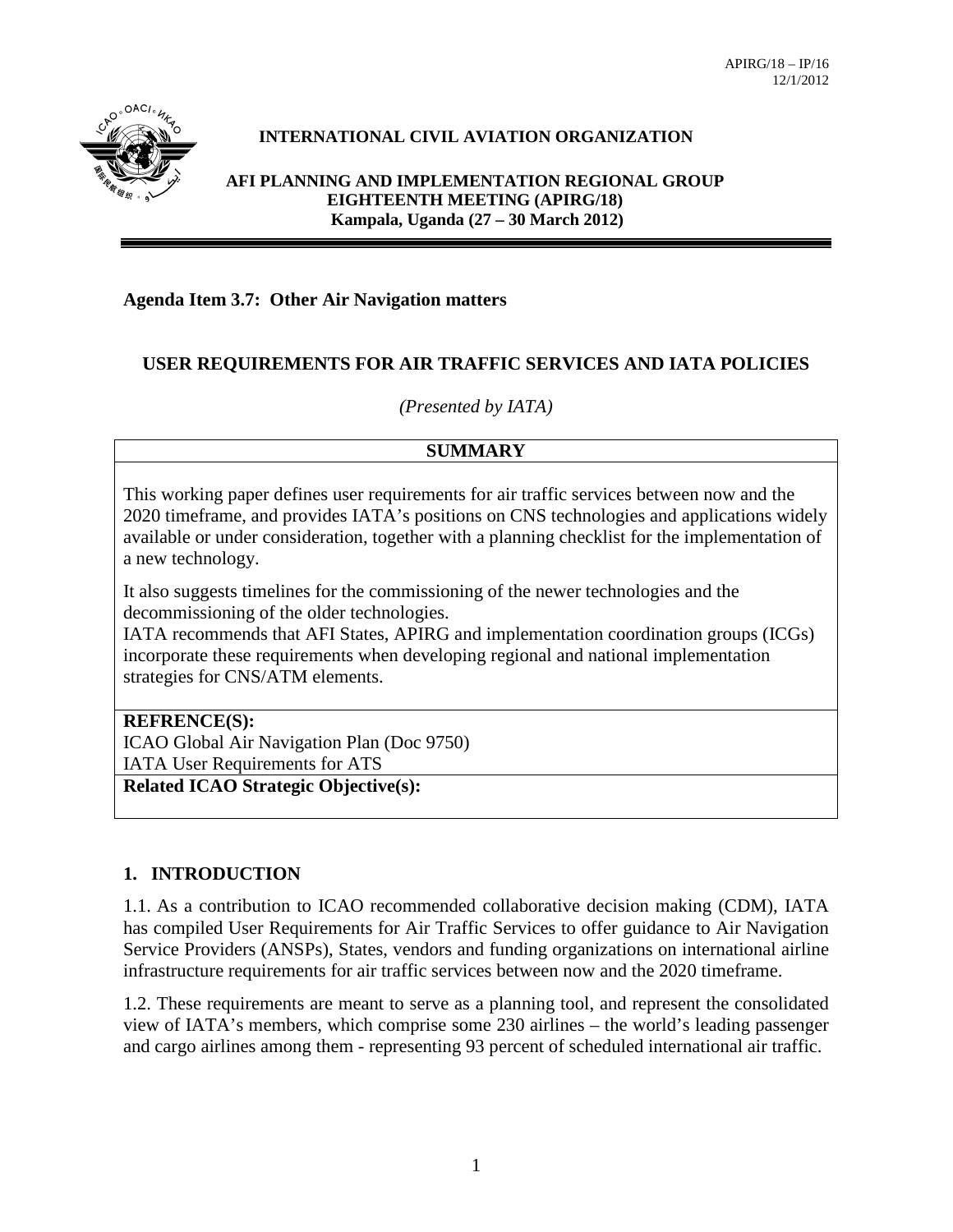1.3. Due account is taken of technologies widely available or under consideration to provide Communications, Navigation and Surveillance (CNS) for Air Traffic Management (ATM), and recommendations are based on the evaluation of operational benefits, e.g. schedule, safety, efficiency, cost, risk, and availability.

## **2. DISCUSSION**

#### 2.1.1. Position on CNS / ATM Infrastructure

2.1.2. In general, IATA's position on short to midterm CNS/ATM infrastructure improvements is to support the implementation of the following technologies where operationally feasible and supported by an agreed business case in consultation with airlines:

- Voice migrating to data link as the primary means of controller-pilot communication while continuing the provision of voice communication as a backup and for non-routine communications
- Performance Based Navigation (PBN), enabled by GNSS as the primary radio navigation aid for all phases of flight
- Surveillance based primarily on Automatic Dependent Surveillance Broadcast (ADS-B) and when required supplemented with Multilateration (MLAT) as the next generation replacement to radar.

2.1.3. The following table summarizes IATA's position on current CNS/ATM Infrastructure technologies and applications, while figures 1-3 offer suggested timelines for the commissioning the newer technologies and the decommissioning of the older technologies.

| 2. <del>.</del> .      |                                   |                                      |                                                  |
|------------------------|-----------------------------------|--------------------------------------|--------------------------------------------------|
| <b>Communications</b>  | <b>Support where</b><br>justified | <b>Maintain during</b><br>transition | Do NOT support<br>or support in<br>limited cases |
| <b>AFTN</b>            |                                   | X                                    |                                                  |
| <b>AMHS</b>            |                                   |                                      |                                                  |
|                        | X                                 |                                      |                                                  |
| <b>VSAT</b>            | X                                 |                                      |                                                  |
| <b>AIDC</b>            | X                                 |                                      |                                                  |
| VHF Voice 8.33 KHz     | X                                 |                                      |                                                  |
| <b>Channel Spacing</b> |                                   |                                      |                                                  |
| HF Voice               | X                                 |                                      |                                                  |
| <b>SatCom</b>          | X                                 |                                      |                                                  |
| <b>IRIDIUM</b>         | X                                 |                                      |                                                  |
| <b>HFDL</b>            | X                                 |                                      |                                                  |
| <b>ACARS</b>           | X                                 |                                      |                                                  |
| VDL Mode 2             | X                                 |                                      |                                                  |
| VDL Mode 3             |                                   |                                      | X                                                |
| VDL Mode 4             |                                   |                                      | X                                                |
| <b>CPDLC</b>           | X                                 |                                      |                                                  |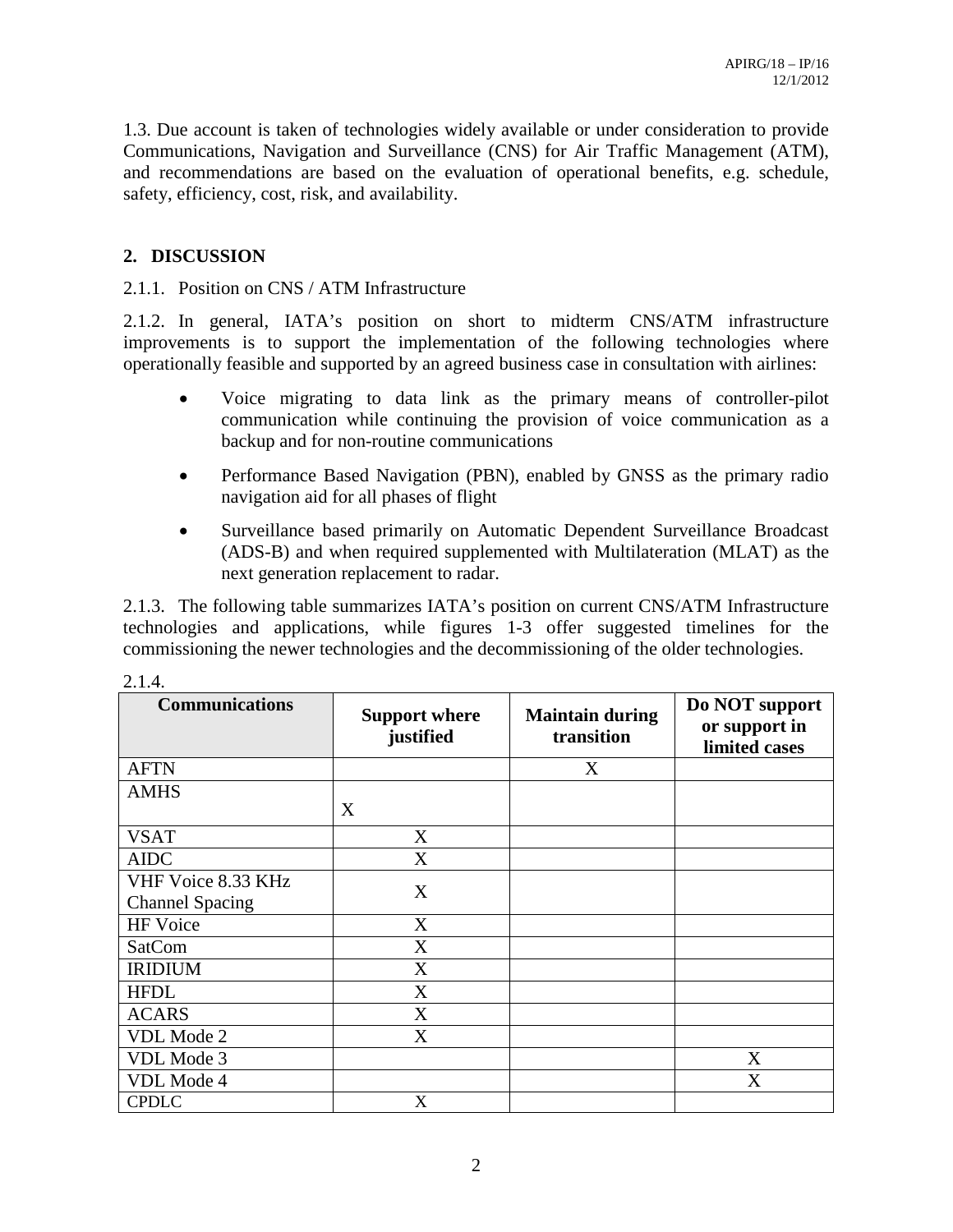| <b>Communications</b> | <b>Support where</b><br>justified | <b>Maintain during</b><br>transition | Do NOT support<br>or support in<br>limited cases |
|-----------------------|-----------------------------------|--------------------------------------|--------------------------------------------------|
| ATN                   | TBD                               |                                      |                                                  |

| <b>Navigation</b> | <b>Support where</b><br>justified | <b>Maintain during</b><br>transition | Do NOT support or<br>support in limited<br>cases |
|-------------------|-----------------------------------|--------------------------------------|--------------------------------------------------|
| <b>PBN</b>        | X                                 |                                      |                                                  |
| <b>WGS-84</b>     | Essential                         |                                      |                                                  |
| <b>DME</b>        | X                                 |                                      |                                                  |
| <b>ILS</b>        | X                                 |                                      |                                                  |
| <b>MLS</b>        |                                   |                                      | X                                                |
| <b>NDB</b>        |                                   |                                      | X                                                |
| <b>TACAN</b>      |                                   |                                      | X                                                |
| <b>VOR</b>        |                                   | X                                    |                                                  |
| <b>GNSS</b>       | X                                 |                                      |                                                  |
| <b>ABAS</b>       | X                                 |                                      |                                                  |
| <b>GBAS</b>       | X                                 |                                      |                                                  |
| <b>SBAS</b>       |                                   |                                      | X                                                |

| <b>Surveillance</b> | <b>Support where</b><br>justified | <b>Maintain during</b><br>transition | Do NOT support or<br>support in limited |
|---------------------|-----------------------------------|--------------------------------------|-----------------------------------------|
|                     |                                   |                                      | cases                                   |
| <b>PSR</b>          |                                   |                                      | X                                       |
| SSR Mode A/C        |                                   | X                                    |                                         |
| SSR Mode S          | X                                 |                                      |                                         |
| PAR                 |                                   |                                      | X                                       |
| ADS-B OUT           | X                                 |                                      |                                         |
| <b>ADS-B IN</b>     | X                                 |                                      |                                         |
| ADS-C               | X                                 |                                      |                                         |
| TIS-B               |                                   | X                                    |                                         |
| <b>MLAT</b>         |                                   |                                      |                                         |

| <b>Candidate ADS-B Data</b><br>Links | <b>Support where</b><br>justified | <b>Maintain during</b><br>transition | Do NOT support or<br>support in limited<br>cases |
|--------------------------------------|-----------------------------------|--------------------------------------|--------------------------------------------------|
| 1090 ES                              | $\Lambda$                         |                                      |                                                  |
| VDL Mode 4                           |                                   |                                      |                                                  |
| <b>UAT</b>                           |                                   |                                      |                                                  |

| <b>Other Data Link Services</b> | <b>Support where</b><br>justified | <b>Maintain during</b><br>transition | Do NOT support or<br>support in limited<br>cases |
|---------------------------------|-----------------------------------|--------------------------------------|--------------------------------------------------|
| D-ATIS                          |                                   |                                      |                                                  |
| <b>AWOS</b>                     |                                   |                                      |                                                  |
| <b>PDC</b>                      |                                   |                                      |                                                  |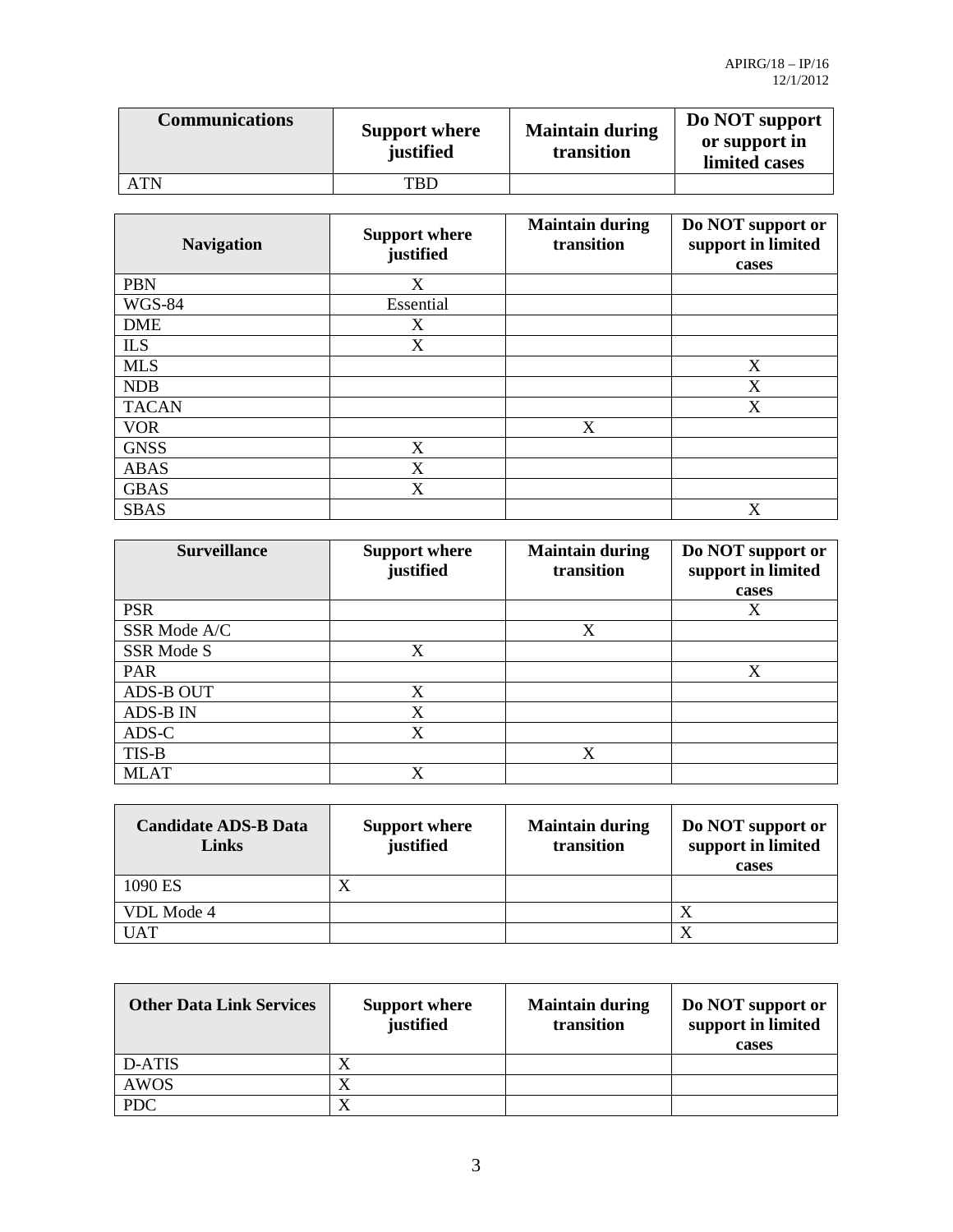## 2.2. Transition Roadmap

2.2.1. Infrastructure should have timelines for commissioning and decommissioning. An approximate transition roadmap through the 2020 timeframe is depicted in figures 1 through 3 and table 1.

|                        |                                  | Near Term (2008 - 2012) | <b>Medium Term (2012-2016)</b> | Long Term (2016 - 2020+) |
|------------------------|----------------------------------|-------------------------|--------------------------------|--------------------------|
|                        | <b>AFTN</b>                      |                         |                                |                          |
| <b>Communications:</b> |                                  |                         |                                |                          |
| <b>Ground - Ground</b> | <b>AMHS</b>                      |                         |                                |                          |
|                        |                                  |                         |                                |                          |
|                        | <b>AIDC</b>                      |                         |                                |                          |
|                        |                                  |                         |                                |                          |
|                        | HF                               |                         |                                |                          |
|                        |                                  |                         |                                |                          |
|                        | <b>Satellite</b><br><b>Voice</b> |                         |                                |                          |
|                        |                                  |                         |                                |                          |
|                        |                                  |                         |                                |                          |
|                        | <b>Satellite</b><br>Data         |                         |                                |                          |
| <b>Communications:</b> |                                  |                         |                                |                          |
| Air - Ground           | <b>ATN</b>                       | <b>TBD</b>              | <b>TBD</b>                     | <b>TBD</b>               |
|                        |                                  |                         |                                |                          |
|                        | <b>ACARS</b>                     |                         |                                |                          |
|                        |                                  |                         |                                |                          |
|                        | <b>HFDL</b>                      |                         |                                |                          |
|                        |                                  |                         |                                |                          |
|                        | <b>CPDLC</b>                     |                         |                                |                          |

Figure 1. Communications Roadmap (present – 2020)

|                                           |               | Near Term (2008 - 2012) | <b>Medium Term (2012-2016)</b>                           | Long Term (2016 - 2020+) |
|-------------------------------------------|---------------|-------------------------|----------------------------------------------------------|--------------------------|
|                                           | <b>DME</b>    |                         |                                                          | <b>TBD</b>               |
|                                           |               |                         |                                                          |                          |
|                                           | <b>ILS</b>    |                         |                                                          |                          |
| Navigation:                               |               |                         |                                                          |                          |
| Ground-<br><b>Based Aids</b>              | <b>MLS</b>    |                         |                                                          |                          |
|                                           |               |                         |                                                          |                          |
|                                           | <b>NDB</b>    |                         |                                                          |                          |
|                                           |               |                         |                                                          |                          |
|                                           | <b>VOR</b>    |                         |                                                          |                          |
|                                           |               |                         |                                                          |                          |
| Navigation:                               | <b>PBN</b>    |                         |                                                          |                          |
|                                           |               |                         |                                                          |                          |
| Navigation:                               | <b>WGS 84</b> |                         | <b>ICAO STANDARD (Should be Implemented and Updated)</b> |                          |
|                                           |               |                         |                                                          |                          |
|                                           | <b>GNSS</b>   |                         |                                                          |                          |
|                                           |               |                         |                                                          |                          |
| Navigation:<br>Satellite /<br><b>GNSS</b> | <b>ABAS</b>   |                         |                                                          |                          |
|                                           |               |                         |                                                          |                          |
|                                           | <b>GBAS</b>   |                         |                                                          |                          |
|                                           |               |                         |                                                          |                          |
|                                           | <b>SBAS</b>   |                         |                                                          |                          |

Figure 2. Navigation Roadmap (present – 2020).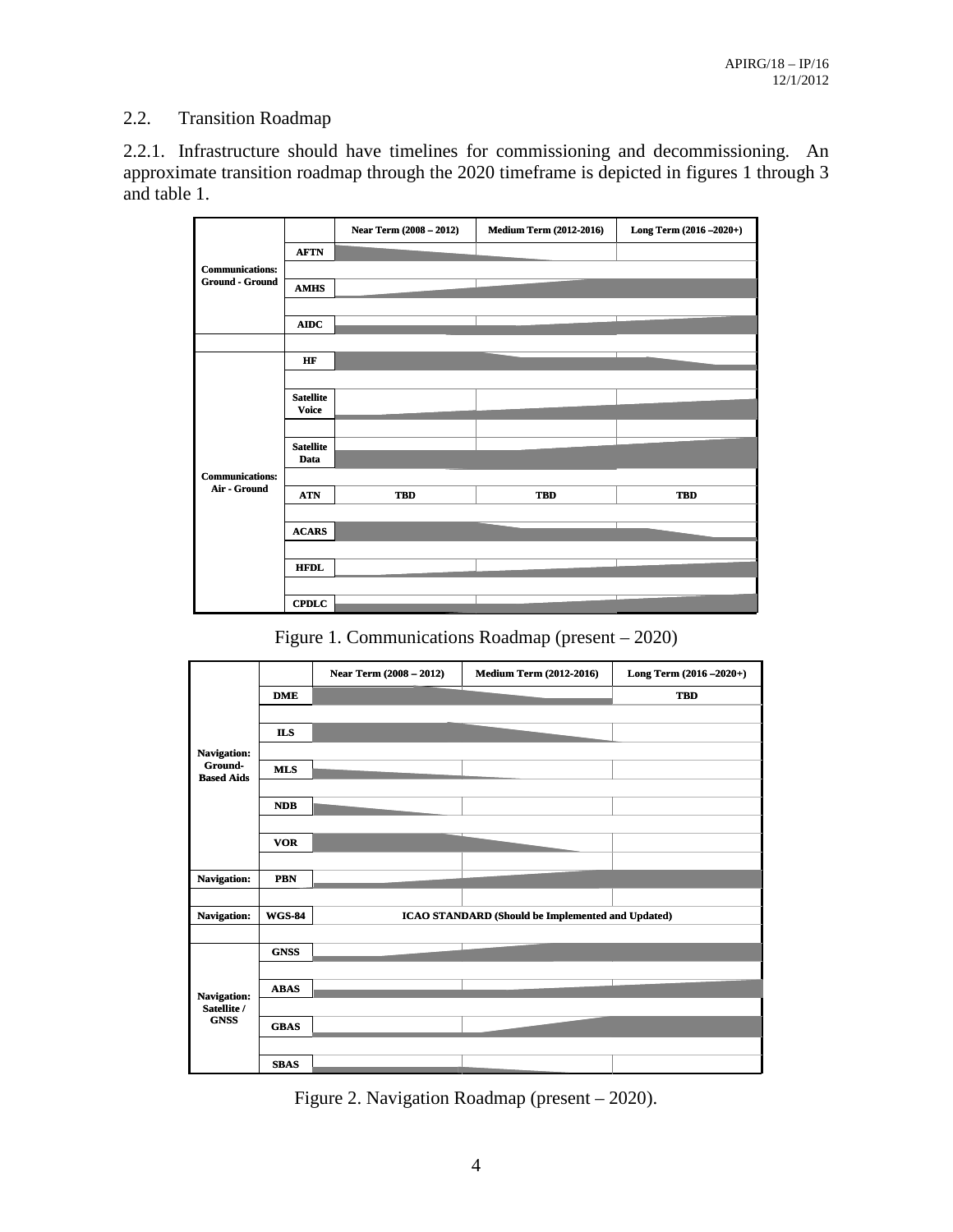|                                                   |                     | Near Term (2008 - 2012) | <b>Medium Term (2012-2016)</b> | Long Term $(2016 - 2020+)$ |
|---------------------------------------------------|---------------------|-------------------------|--------------------------------|----------------------------|
|                                                   | <b>PSR En-Route</b> |                         |                                |                            |
|                                                   |                     |                         |                                |                            |
| <b>Surveillance:</b>                              | <b>PSR TMA</b>      |                         |                                |                            |
| Radar                                             |                     |                         |                                |                            |
|                                                   | <b>SSR En-Route</b> |                         |                                |                            |
|                                                   |                     |                         |                                |                            |
|                                                   | <b>SSR TMA</b>      |                         |                                |                            |
|                                                   |                     |                         |                                |                            |
|                                                   | <b>ADS-B OUT</b>    |                         |                                |                            |
|                                                   |                     |                         |                                |                            |
| <b>Surveillance:</b><br><b>Automatic</b>          | <b>ADS-B IN</b>     |                         |                                |                            |
| <b>Dependent</b><br><b>Surveillance</b><br>& MLAT |                     |                         |                                |                            |
|                                                   | ADS-C               |                         |                                |                            |
|                                                   |                     |                         |                                |                            |
|                                                   | <b>MLAT</b>         |                         |                                |                            |

Figure 3. Surveillance Roadmap (Present – 2020)

### 2.3. Pending Implementation

2.3.1. Mitigating effect of strategic lateral offset procedures (SLOP) cannot be overemphasized. APIRG17/43 Conclusion: IMPLEMENTATION OF STRATEGIC LATERAL OFFSETS (SLOP) IN THE AFI REGION calls for AFI States implement SLOP within their areas of responsibility, by AIRAC effective date 30th November 2010, in line with provisions in PANS-ATM Doc 4444 Chapter 16 and the following guidance:

- a) SLOP will be applied in those oceanic FIRs where fixed routes are established;
- b) SLOP will be applied in all areas of the continental AFI Region except in those areas where ATC separation is provided by surveillance, unless approved by the State; and
- c) SLOP will be applied in oceanic random routing areas (AORRA and IORRA) with effect from the target date of AIRAC date of 2 June 2011

IATA has engaged with stakeholders to follow up on SLOP implementation in the region, however there is no clear record (aeronautical information) of implementation status.

2.3.2. APIRG 17/96 Conclusion calls for ICAO to takes necessary action to initiate a project for the completion of implementation of WGS-84 within AFI States having difficulties to complete WGS-84 implementation.

WGS-84 is essential for PBN implementation and AFI Regional Plan is calling for 30% of PBN procedure implementation by 2010.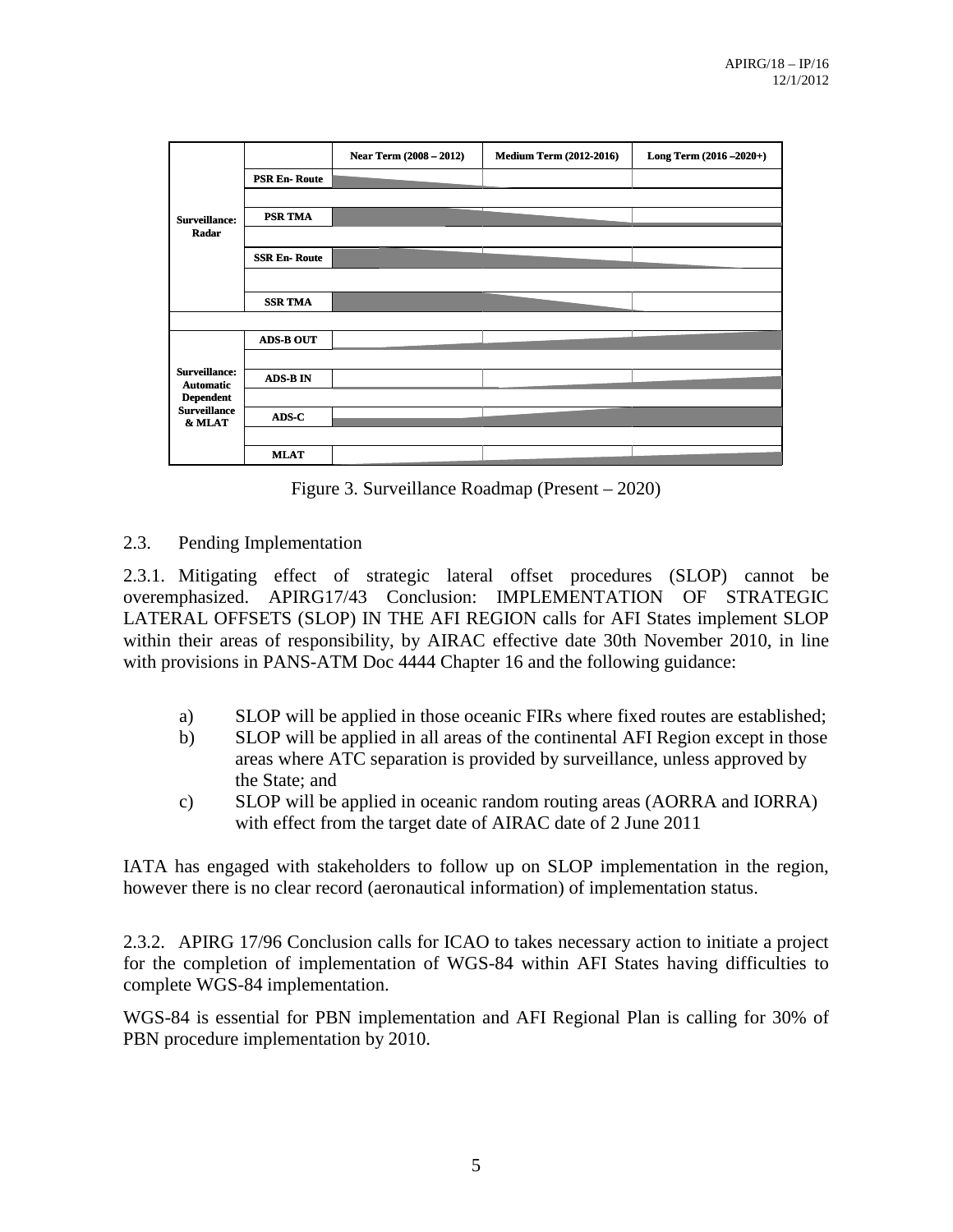2.3.3. Taking into consideration physical limitations due to natural obstacles or difficulties in accessing preferred facility locations (such as forests, deserts, and oceanic area), IATA calls for AFI States to implement ADS-C/CPDLC as recommended in the AFI Air Navigation Plan.

To ensure continuity, IATA calls for CPDLC implementation in Ndjamena and Accra FIRs after successful trials as well for implementation strategy of CPDLC in Kano, Kinshasa and Luanda FIRs. Beira FIR should also be considered due to decoration of mobile communications.

2.3.4. Although IATA globally supports implementation of Automatic Dependent Surveillance Broadcast (ADS-B), survey on Survey of Avionics/equipment on board for IATA members indicates low percentage of ADS-B equipage – Appendix A. Therefore implementation needs to be feasible and supported by an agreed business case in consultation with airlines.

## **3. CONCLUSION**

3.1. The meeting is invited to:

- **a)** Note the user requirements for air traffic services between now and the 2020 timeframe as per **Appendix B;**
- b) Note IATA's positions on CNS technologies and applications, planning checklist and suggested timelines for the commissioning of the newer technologies and the decommissioning of the older technologies; and
- c) Request AFI States, Air Navigation Service Providers, Regional Planning/Implementation bodies and Implementation Coordination Groups (ICGs) to take due account of user requirements for air traffic services when developing regional and national implementation strategies for CNS/ATM system elements, in line with ICAO recommended collaborative decision making (CDM).
- d) Request ICAO RO's to conduct follow up on SLOP implementation in the region;
- e) Request states to complete implementation of WGS-84 within AFI;
- f) Request states to implement CPDLC in Ndjamena and Accra FIRs after successful trials as well to develop implementation strategy of CPDLC in Kano, Kinshasa, Luanda and Beira FIRs.

-END-